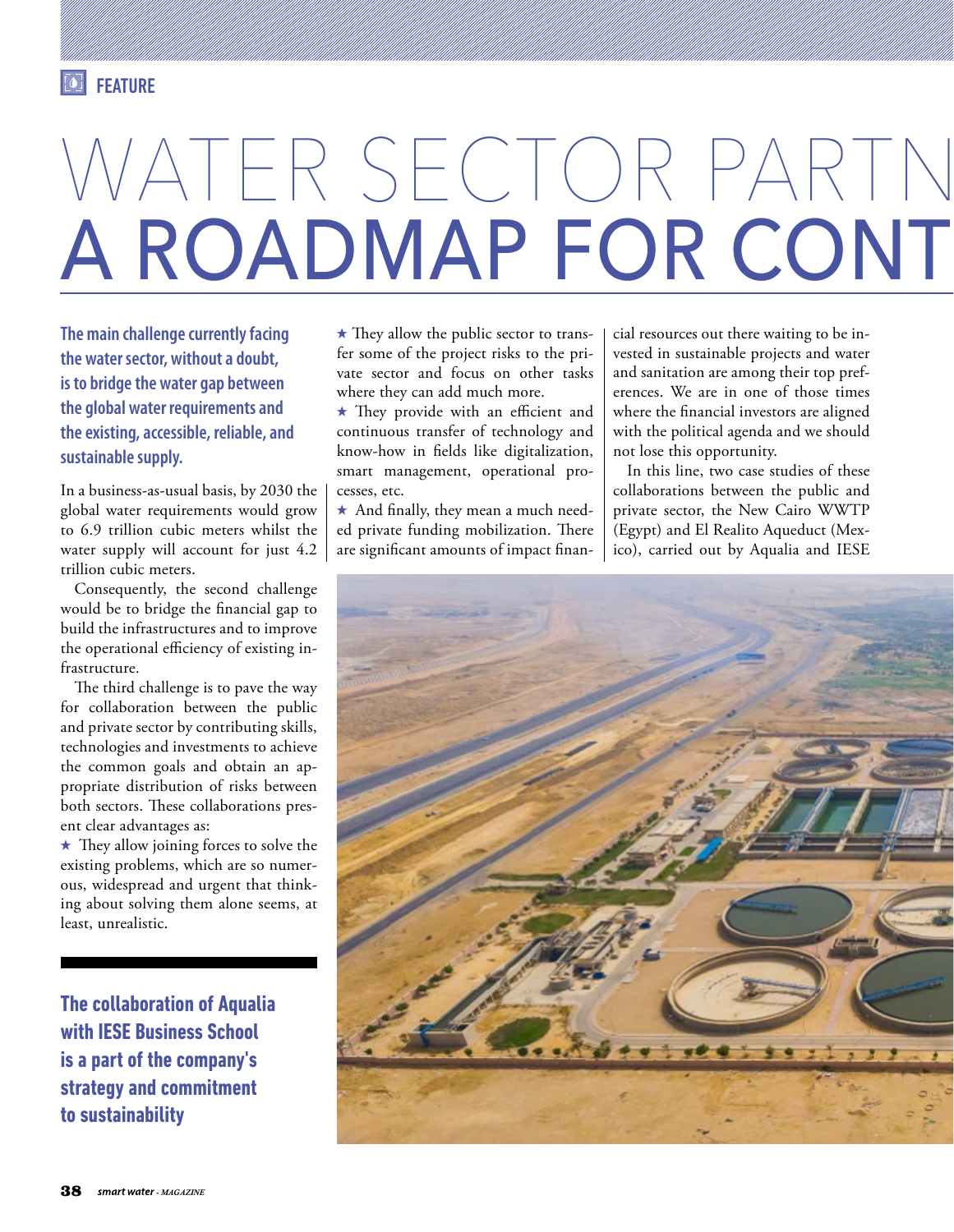## ERSHIPS: RIBUTING TO THE SDGS

Business School, have proven their excellence and exemplarity being selected by UNECE (The United Nations Economic Commission for Europe) among the 20 best public-private partnership initiatives worldwide since 2016. Both initiatives were recognised as "Building-Back Better" projects for their contributions to post-pandemic reconstruction by an international panel of this multilateral organisation at its "5th UNECE International Public-Private Partnerships Forum 2021", held in Geneva from 22–26 April.

The United Nations views this work as crucial for the future of society, as an estimated 5 billion people are expected to be concentrated in urban areas by 2030, accounting for 60% of the world's population.

## **First listen. Then talk**

The collaboration of Aqualia with IESE Business School is just a part of the



company's strategy and commitment to sustainability in water sector.

Just a few weeks ago, Aqualia published its 2020 Sustainability Report, placing the focus squarely on the conversation with citizens and stakeholders with a view to forging ahead in the fulfilment of the 2030 Agenda, one of the company's primary commitments. Dubbed "Conversa", this year's report completes the listening process that began in 2019, when an in-depth analysis of strategic materiality and active listening was conducted with more than 18,000 people. The company points to dialogue and collaboration with all social agents as the two pillars on which to respond to the new post-pandemic challenges and to continue contributing to the Sustainable Development Goals (SDGs), which have been part of Aqualia's strategy for years.

"The year 2020 proved to be a very complicated one, as we had to deal with health emergencies without neglecting the climate emergency, a matter of great concern for citizens and institutions", explains Aqualia CEO Félix Parra in an interview at the beginning of the report. In this interview, the CEO praises the efforts of the workforce, who have been hailed as essential workers during the pandemic. "They have always demonstrated a strong commitment to public service, and today we can say that, thanks to that same spirit of commitment, we have been able to respond to one of the greatest challenges humanity has ever faced", notes the CEO.

 In fact, even in the midst of the coronavirus crisis, the company has in-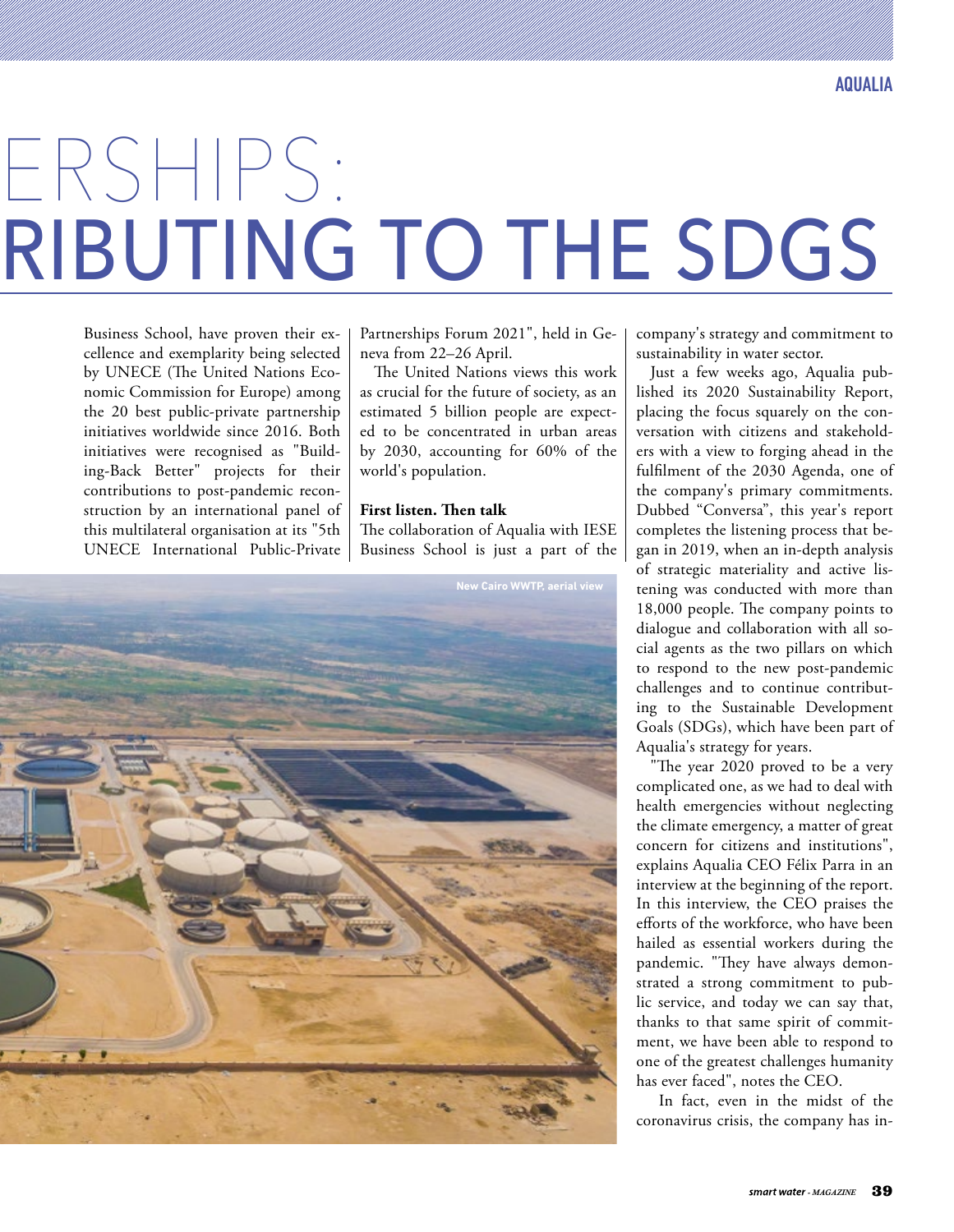**97% of users gave a positive rating to the technical and human resources available through the Aqualia contact multichannel platform**



creased its workforce by 10.7%, which now totals over 10,500 employees in 17 countries. The company serves 29.6 million people –16% more than last year. These figures place Aqualia as fourth in Europe and ninth worldwide in terms of population served, according to the latest ranking (2021) of the international publication Global Water Intelligence (GWI).

The company underlines the effort made to guarantee the well-being of all people, not just its own workers, during the health emergency. The report also mentions that a major deployment has been made in customer service. In Spain, this effort has been positively valued by 83% of citizens. Demand for remote support grew at an unprecedented rate in 2020. A solid 97% of users gave a positive rating to the technical and human resources available through the Aqualia contact multichannel platform.

Adjusting to the new reality posed by the coronavirus in no way dampened Aqualia's commitment to sustainability, one of the pillars of the company's corporate strategy. Quite the contrary, Aqualia stepped up efforts to mitigate climate emergencies and water stress. In recent months, for example, the company joined a renewable energy purchase programme and a project to install photovoltaic panels that will reduce emissions by  $16,200$  tonnes of  $CO$ , per year; managed a 10.9% increase in wastewater reuse compared to the previous year; and even bolstered Research, Development and Innovation (RD&I) as a cornerstone for improving its environmental indicators.

"In 2020, we revised our digitisation programme and reprioritised it. For instance, we significantly boosted the development and deployment of our Water Analytics (WA) tool to manage water more intelligently in cities and thus reduce the water footprint, and we also implemented systems to optimise meter reading times", explained Félix